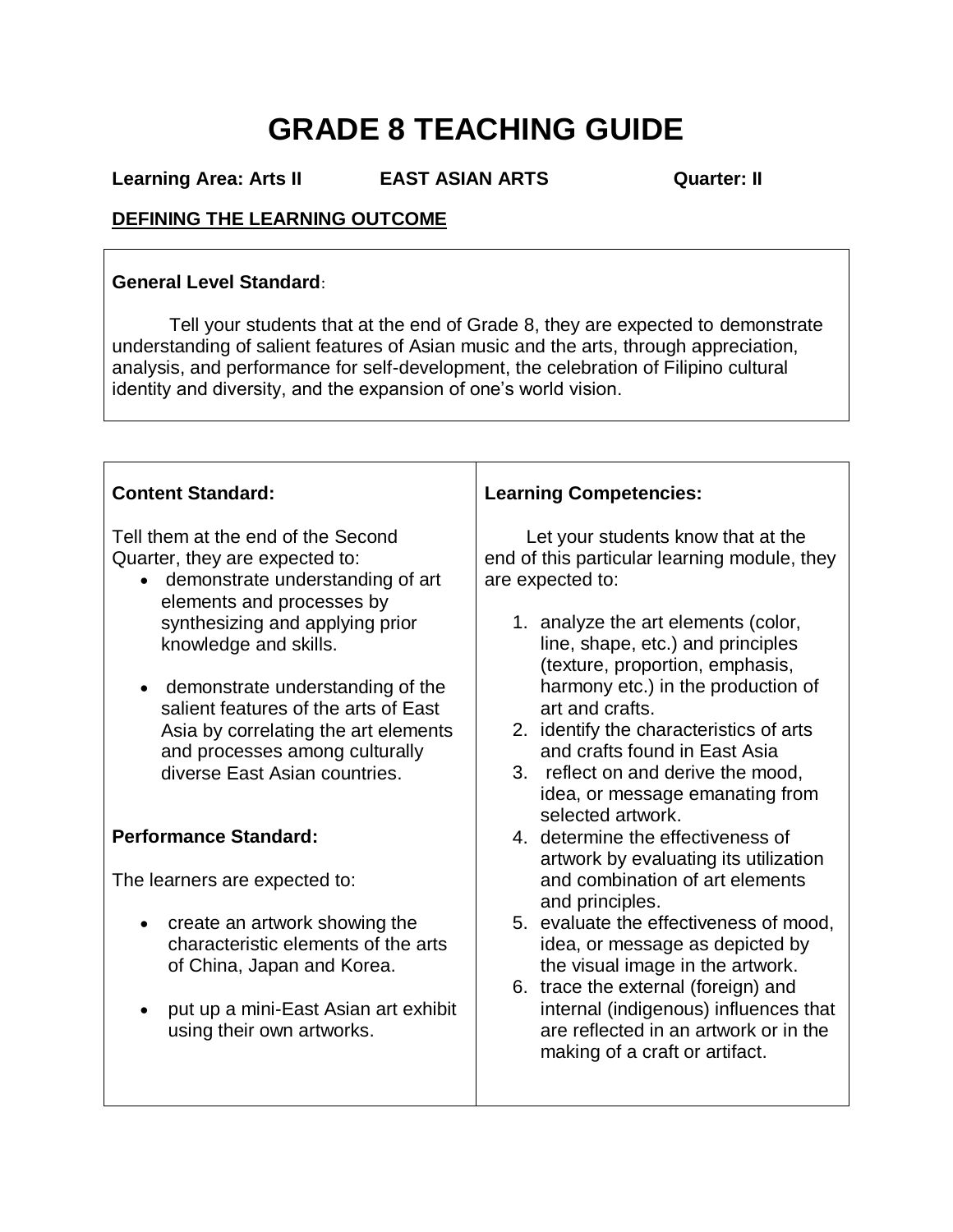#### **PLANNING FOR ASSESSMENT**

| <b>Assessment Plan</b>      |    |                                          |                                |
|-----------------------------|----|------------------------------------------|--------------------------------|
| <b>Product/Performance</b>  |    | Use formative and                        | Assess the performance task    |
| Task:                       |    | summative assessment tools               | using the following criteria:  |
|                             |    | to assess the competencies:              |                                |
| They are also expected to   |    |                                          | <b>Individual Performance</b>  |
| create an artwork showing   | 1. | Identify the great                       | Quality of Craftsmanship-      |
| the characteristic elements |    | contributions of East                    | -5%                            |
| of the arts of China, Japan |    | Asian countries in the                   | Relevance of the artwork-5%    |
| and Korea and put up a      |    | development of arts.                     | Personal Expression and        |
| mini-East Asian art exhibit |    |                                          | - 5%<br>Creativity             |
| using their own artworks.   | 2. | Compare the similarities                 | Work with Required Time-       |
|                             |    | and differences of the                   | - 5%                           |
|                             |    | East Asian artworks.                     | Total                          |
|                             |    |                                          | 100%                           |
|                             | 3. | Analyze the art elements                 |                                |
|                             |    | and principles in the                    | <b>Group Task: Art Exhibit</b> |
|                             |    | production of art and                    | Visual Impact (Use of colors,  |
|                             |    | crafts in China, Japan                   | lines and shapes)<br>-5%       |
|                             |    | and Korea.                               | Content is Informational and   |
|                             |    |                                          | Substantial<br>$-5%$           |
|                             | 4. | Share realizations about                 | Cooperation<br>$-5%$           |
|                             |    | the culture, traditions,                 | $-5%$<br><b>Discipline</b>     |
|                             |    | customs and values                       | Work on Required Time          |
|                             |    | reflected in East Asian<br>arts that are | Frame<br>$-5%$                 |
|                             |    |                                          | Total<br>100%                  |
|                             |    | incorporated in the<br>Philippine arts.  |                                |
|                             |    |                                          |                                |
|                             | 5. | Create an artwork                        |                                |
|                             |    | applying the                             |                                |
|                             |    | characteristics elements                 |                                |
|                             |    | and principles of East                   |                                |
|                             |    | Asian arts.                              |                                |
|                             |    |                                          |                                |
|                             | 6. | Integrate in life and                    |                                |
|                             |    | production of arts the                   |                                |
|                             |    | values and principles                    |                                |
|                             |    | reflected in the artworks                |                                |
|                             |    | of China, Japan and                      |                                |
|                             |    | Korea.                                   |                                |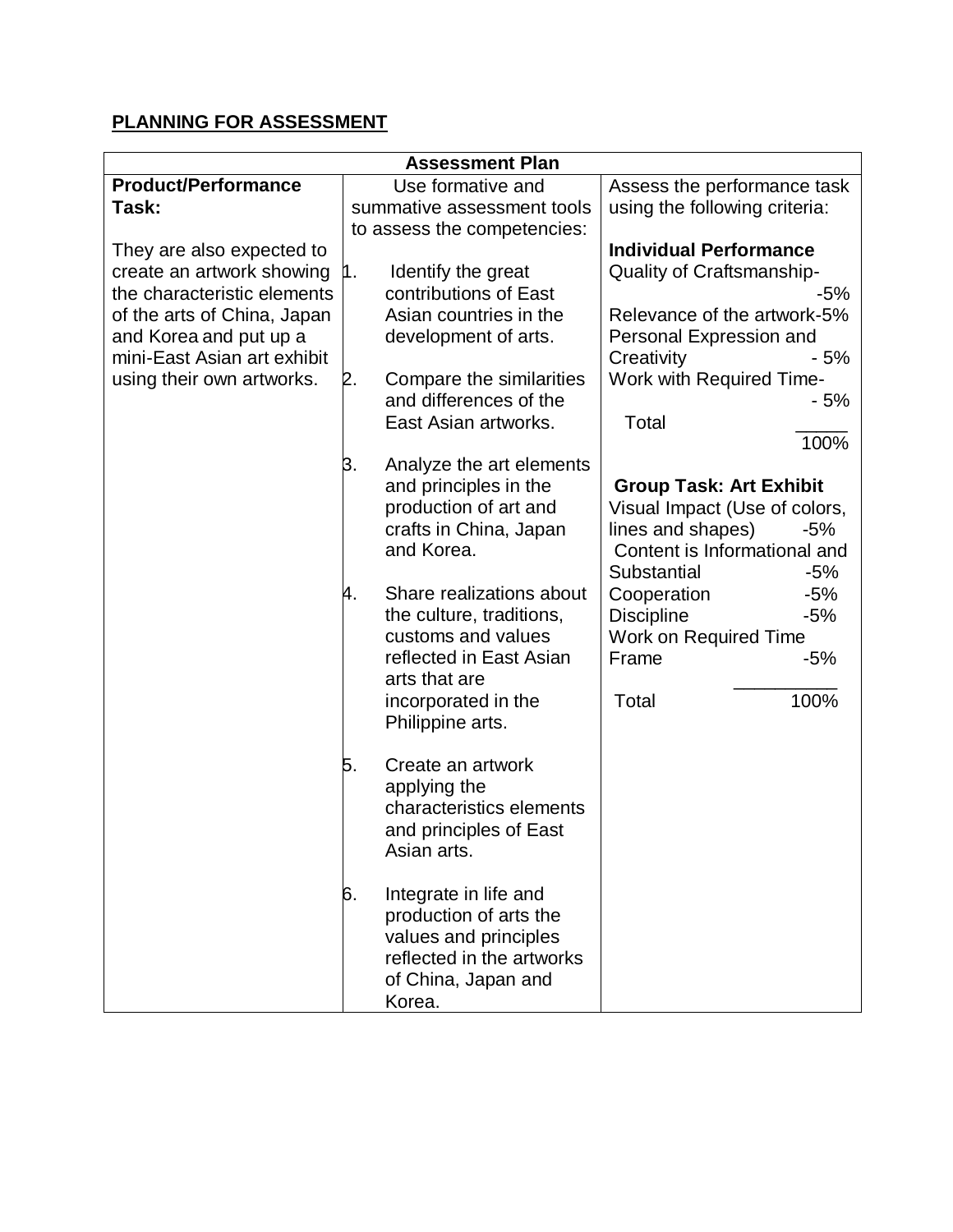#### **TEACHING-LEARNING PLAN**

#### **Introduction**

Tell the learners on the big idea about East Asian Arts i.e. East Asian countries share commonalities in the production of arts as influenced by their religion, philosophy, culture, beliefs, geographic setting, etc.

Ask them to read the introduction of the lesson in 5 minutes and let them explain their understanding about what they have read.

#### **Objectives:**

.

At the end of this module, your students should be able to:

- identify the characteristics of arts and crafts found in China, Japan and Korea like painting, pottery, paper arts, ikebana and architecture, etc
- analyze art elements (color, line, shape, etc.) and principles (texture, proportion, emphasis, harmony etc.) in the production of art in China, Japan and Korea.
- reflect on and derive the mood, idea, or message emanating from paintings, paper artworks, pottery, ikebana, face painting and architecture, etc. of China, Japan and Korea by comparing the similarities and differences of their artworks.
- determine and evaluate the effectiveness of mood, idea, or message as depicted by the visual image in the arts and crafts of east Asian countries- Japan, China and Korea
- trace the external (foreign) and internal (indigenous) influences that are reflected in an artworks or in the making of a craft from China, Korea and Japan through research and video clips viewing.

#### **Pre-Assessment:**

Ask your students to answer honestly and individually the pre-assessment 1 and 2 found in their module on East Asian Arts. Give them time limit and ask them to write all their answers in their journal/notebook.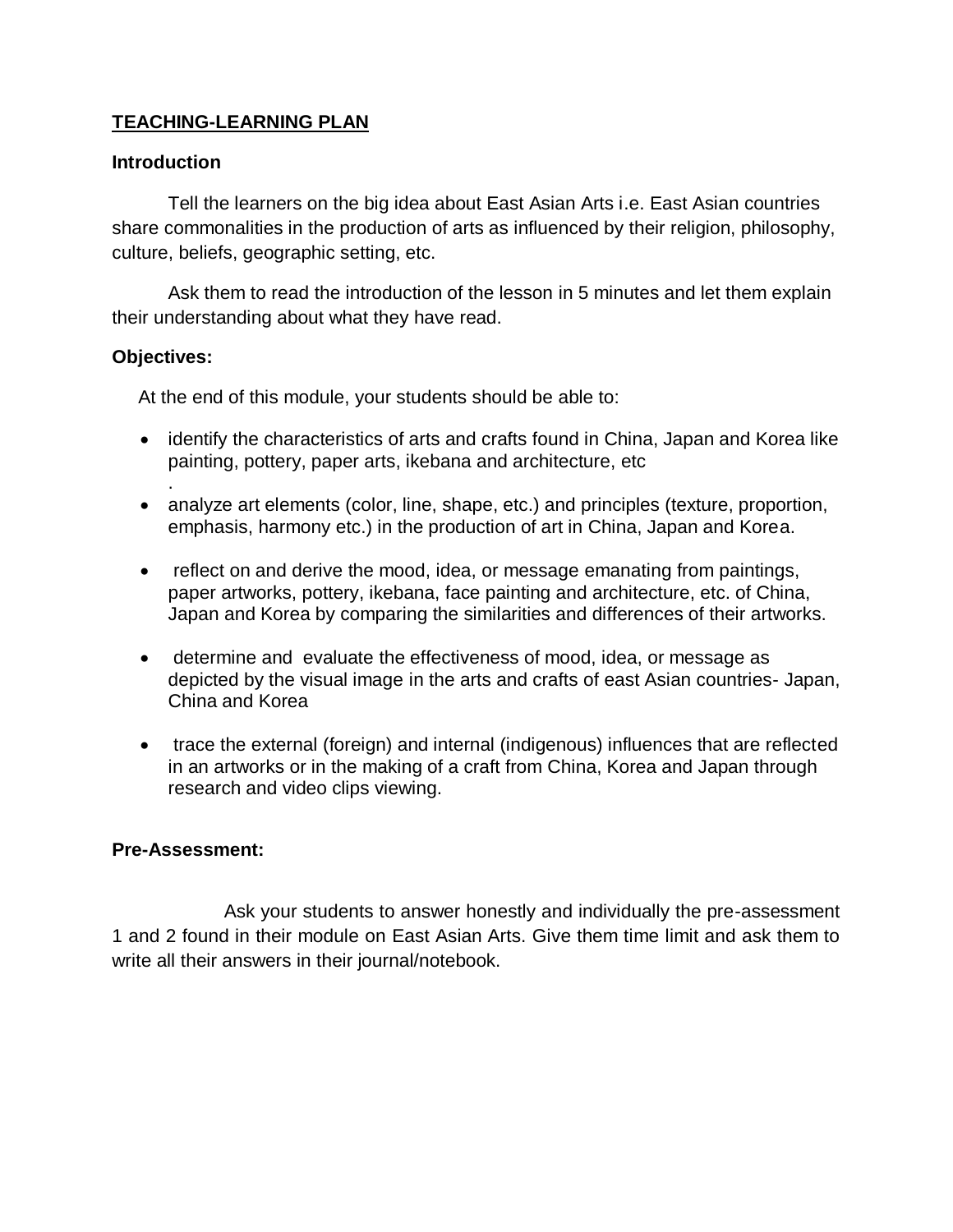

Check their answers using the key to correction below:

#### Pre-assessment1: *Travel to East Asia*

| <b>CHINA</b> | <b>JAPAN</b> | <b>KOREA</b> |
|--------------|--------------|--------------|
|              |              |              |
|              |              |              |
|              |              |              |
|              |              |              |

#### Pre-assessment 2: *Match and Fill*

- 1. Painting
- 2. Landscape painting
- 3. Calligraphy
- 4. Jingju Lianpu
- 5. Woodblock Printing
- 6. Ukiyo-e
- 7. Chosun Period
- 8. Origami
- 9. Heaven, Earth, Mankind
- 10.Peking Face-Paint

Together with your students, analyze the results of your pre-assessment to determine where they are in terms of background knowledge and skills; their strengths and weaknesses as your bases for planning instructional activities.

#### **Learning Goals and Targets**

Based on the objectives of the lesson and results of the pre-assessment 1 and 2, let your students define their personal goals and targets to achieve at the end of this module. Ask them to write their goals/targets in their journal / art notebook.

Make sure that all your students are able to define their own goals and targets. Tell them to monitor the progress of their targets as you go on with the lesson.

(Note: This activity will not be graded and you will only check. This will give you information on the students' prior knowledge and will help you determine what areas you will need to focus more on.)

#### **Part I. What to KNOW**

(*In this part of the module, the learners are provided with structured learning experiences that will pre-asses their level of understanding, activate their prior*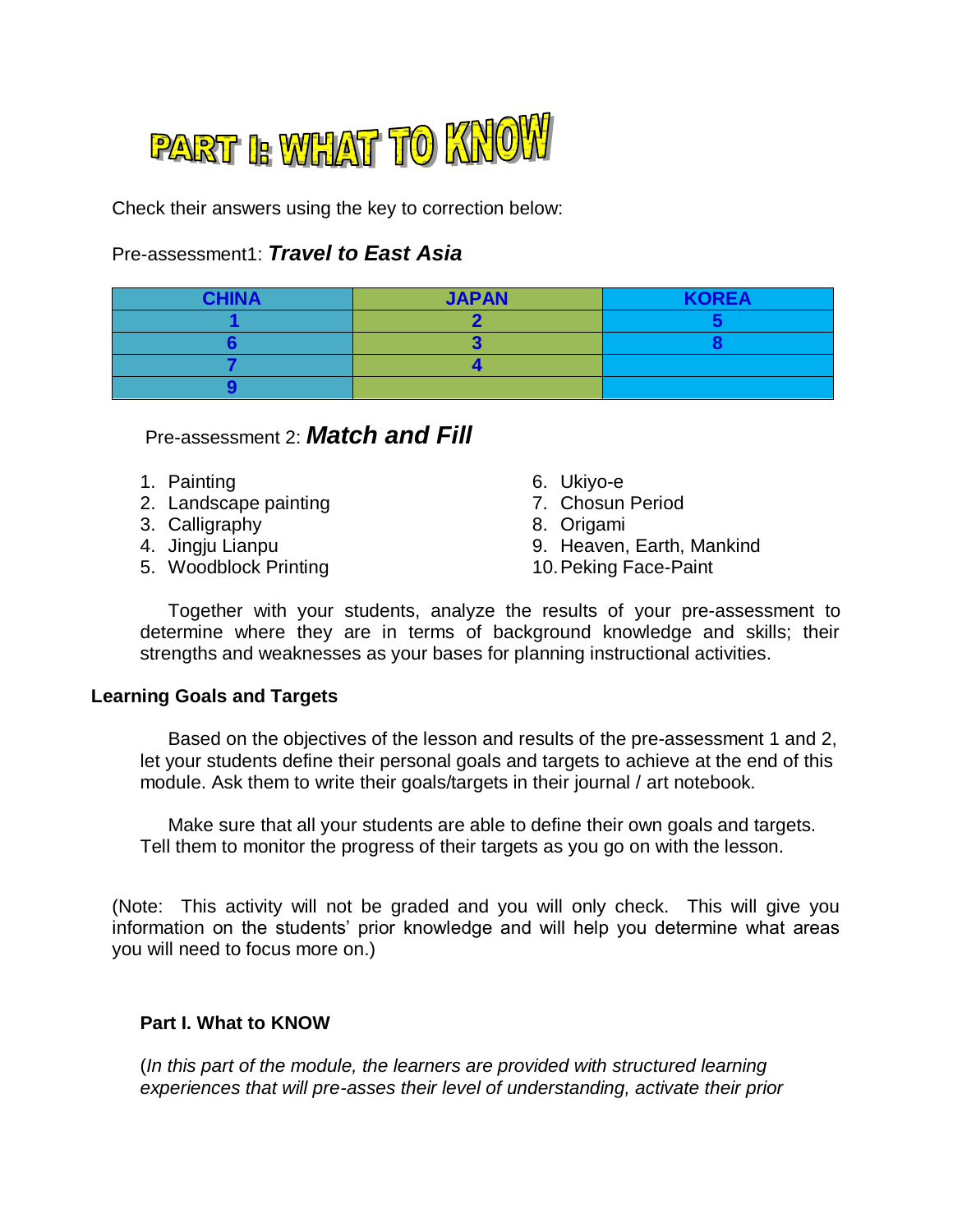*knowledge, clarify their understanding, and requires them to answer some focus questions about East Asian Arts*.)

**Reminder:** *Accept all answers of your students. However, take note of those areas that you need to clarify during the process part.* Make sure that the learners are clarified on their expectations such as the product and performance at the end of the grading period and how these product and performance shall be assessed.

- 1. Before you proceed with your Lesson 1, ask them to ponder on some focus questions such as:
- If you are ask to paint, what will be your subject matter or object? Why did you choose such subject for painting?
- What are the contributions of China, Japan and Korea in the development of arts?
- What make the arts of China, Japan and Korea unique?
- What influences the East Asian arts production?
- 2. Ask few students to share their ideas/opinion to the class.
- 3. Ask your students to do the activity 3 and read the important aspects of Eastern painting. After reading ask them to go back to activity 3, let them tell their answers on the subjects of painting in China, Japan and Korea.
- What do east Asian arts call on the objects or things to paint?
- 4. Let them verify their answers by reading the provided text in East Asian arts module page\_\_.
- 5. Ask your students to share their reflections to the class about the important aspects about painting in China, Japan and Korea.
- 6. Let your students do the activity no.4 by following the given instructions. Give them time limit to do the activity. They are expected to write their interpretations about the Japanese painting. (Expected answers revolve on daily life' activities). Instruct the students to evaluate their answers using the rubrics for activity 4 on page\_

Note: You may provide other examples of painting with the subject on daily activities of man.

7. Before you discuss about calligraphy, ask the students to write their full name in their art notebook then tell them that handwriting is an example of calligraphy. Let the learners share their reflections, understanding after reading about Chinese calligraphy in their module, page\_ (Time and again check the learners' understanding and reflections about the lesson being discussed).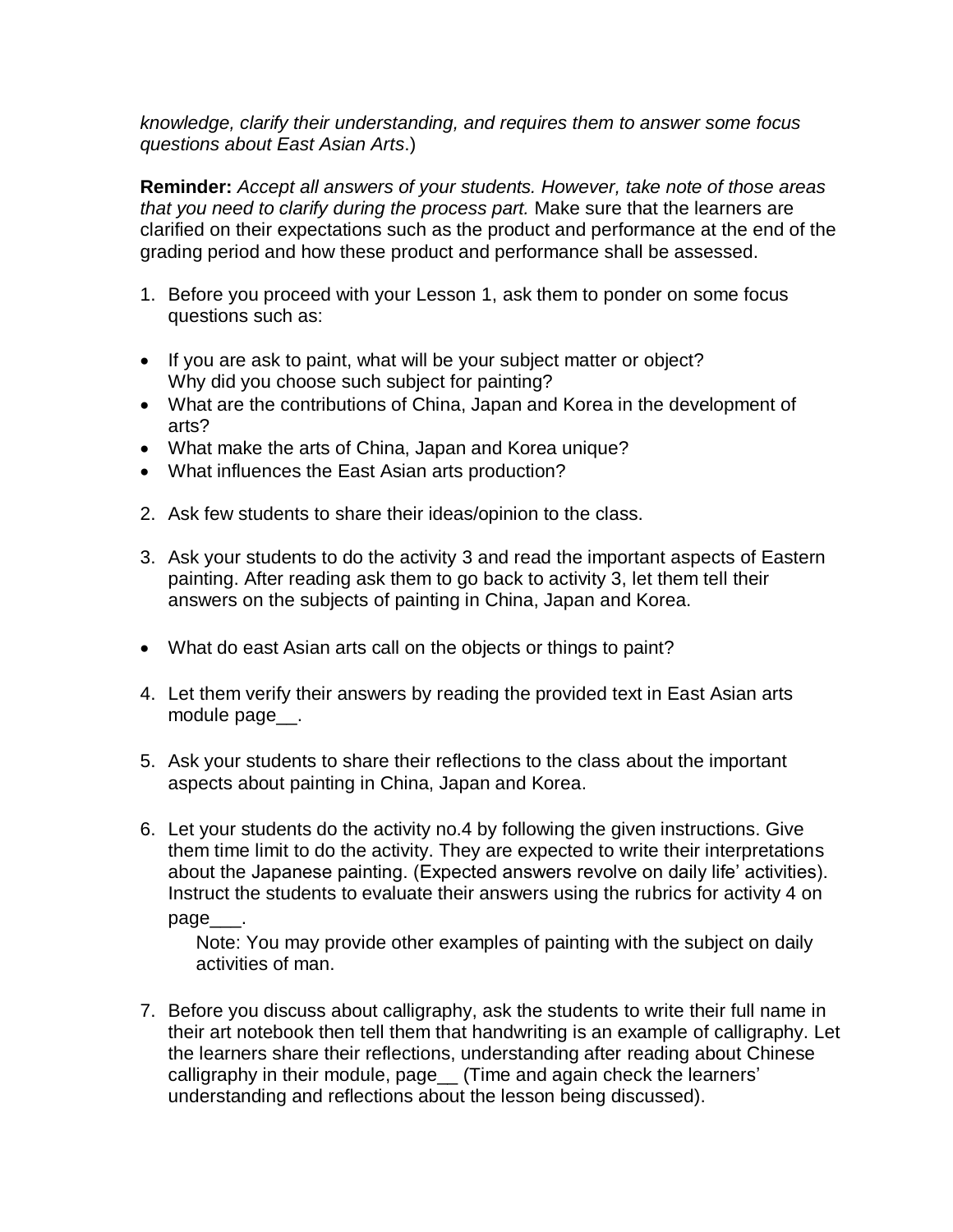- 14.To discuss other subjects of East Asian painting, tell the students to do activity 5. Instruct students to read on the aspects of painting roofs in East Asia on page \_\_\_ of their module. Focus questions on the "why" they have such kinds of roofs.
- 15. To discuss on Japanese painting you show a n example of woodblock prints of Japan, then ask the following questions:
- What do you call this kind of painting?
- What is the subject of the painting?
- What country usually makes such painting?
- What do you know about woodblock printing and ukiyo-e? Tell your students to discuss their answers within small groups in the class. Each group will have a repertoire or reporter to record the answers of the

group, after which the repertoire shares with the whole class.

- 16.Another feature of East Asian painting is face paint or make-up. To introduce this topic, group the learners by five (5) and discuss their answers.
- Are there other mediums of painting in East Asian countries?
- Are you familiar on what occasions or performances that these images had been used? (Show pictures of face paint and masks of China, Japan and Korea). Identify each image.
- What are the theatrical forms of China, Japan and Korea that they will use in face paint and face masks?
- What are the meaning and symbol of the colors in each character that the performers are portraying?
- When and why do Korean people use mask.
- After the class sharing of their answers, then tell the learners to read the meaning of colors in Peking Opera, Kabuki and Face mask in Korea.

#### $\checkmark$  Before you proceed to lesson 2, check the understanding of the **learners about East Asian painting- Kinds, subjects, principle, meaning/purpose and forms through formative assessment.**

- 17. To begin with lesson 2, instruct the learners to answer the questions below. (Their answers serve as a guide for you to assess the information that they know before discussing the lesson).
- What do you usually play when you were a child? When I was a child I usually play...
- What country invented paper? Who invented it?
- What are the paper arts and folk arts of China, Japan and Korea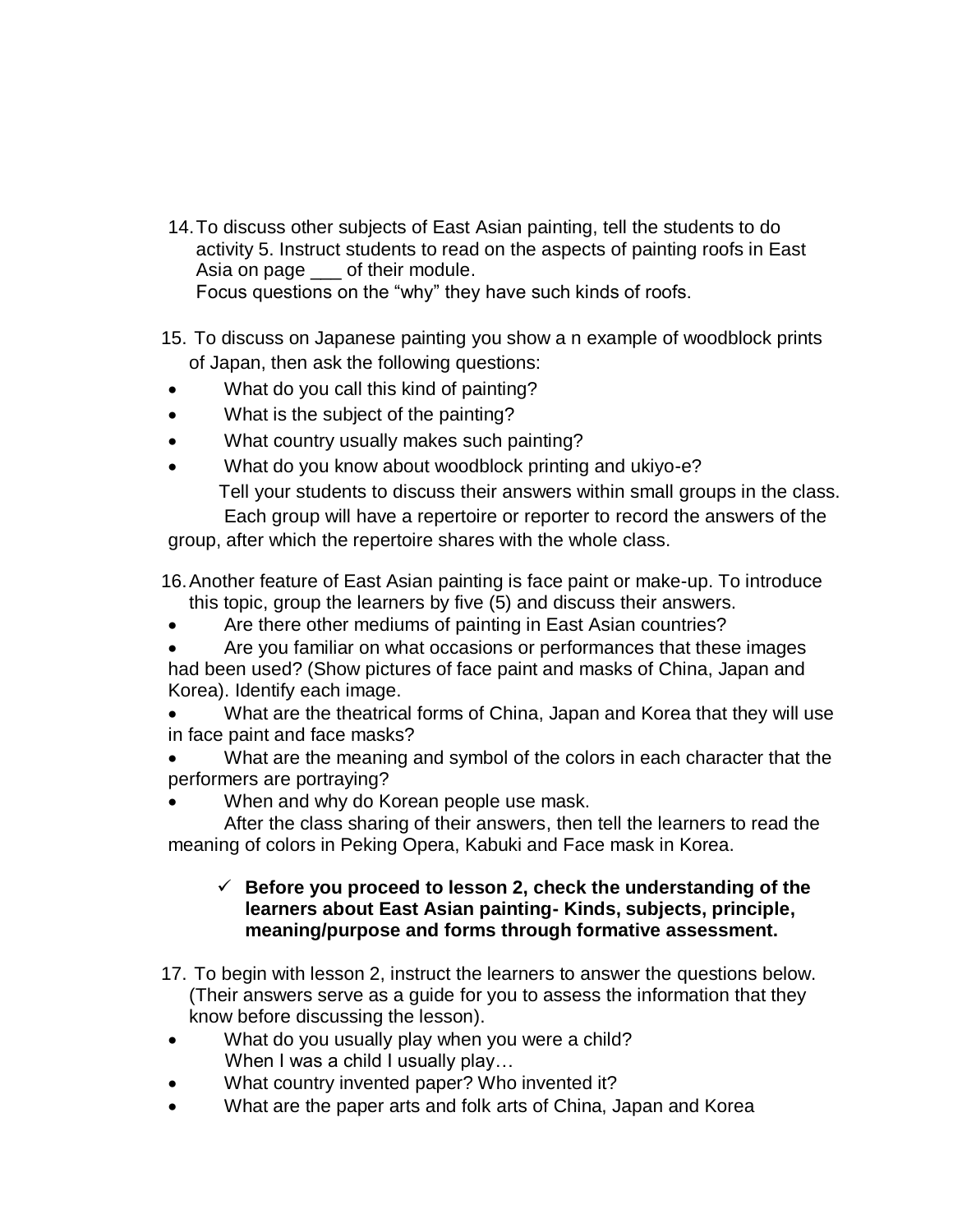• Instruct the students to answer the challenge in the box and tell them to write it in their art notebook. Tell the students to explain the reasons for their answers.

**Situation:** You are stranded in an island with your brother and the only things you have saved in your school bag pack are: plastic envelop with two sheets of coupon bond and a roll of sewing thread.

**Challenge**: While waiting for anybody to rescue you, what are you going to do with the two sheets of bond paper to cheer up your brother?

**Answer**: \_\_\_\_\_\_\_\_\_\_\_\_\_\_\_\_\_\_\_\_\_\_\_\_\_\_\_\_\_\_\_\_\_\_\_\_

 $\overline{1}$ 

- Instruct students to read on the functions of paper in the development of paper arts on page \_\_ of their module.
- Show the examples of paper arts like the kite, paper boat, paper cut and knot tying. *Ask the students who has knowledge and skill in doing those arts. Ask someone to make a sample in the class to check prior knowledge of the students in making those folk arts.*
	- 18.As you continue to guide the learners to gain information about the folk arts of East Asia give them an activity to compare the subject of origami in Japan and paper folding in China and Korea. Show examples through pictures.
- Discuss the meaning of paper folding like the sycee, crane and butterfly, etc.
	- 19.Tell students to give their opinion or idea about the origin and importance of kites then let them read about the brief history of kites and its contribution to the development of science and arts.
	- 20.Guide the learners to identify how knot works started and its purpose? You may give or present examples of knots like curtain tassels, lashing in making gadgets in camp, etc. Let the learners read on the kinds of knots in China, Japan and Korea.
	- **Make sure that before you proceed with the next part of the module, all the topics in Lesson 1 on Paintings in East Asia and lesson 2 on Paper arts and Knot tying in China, Japan and Korea.**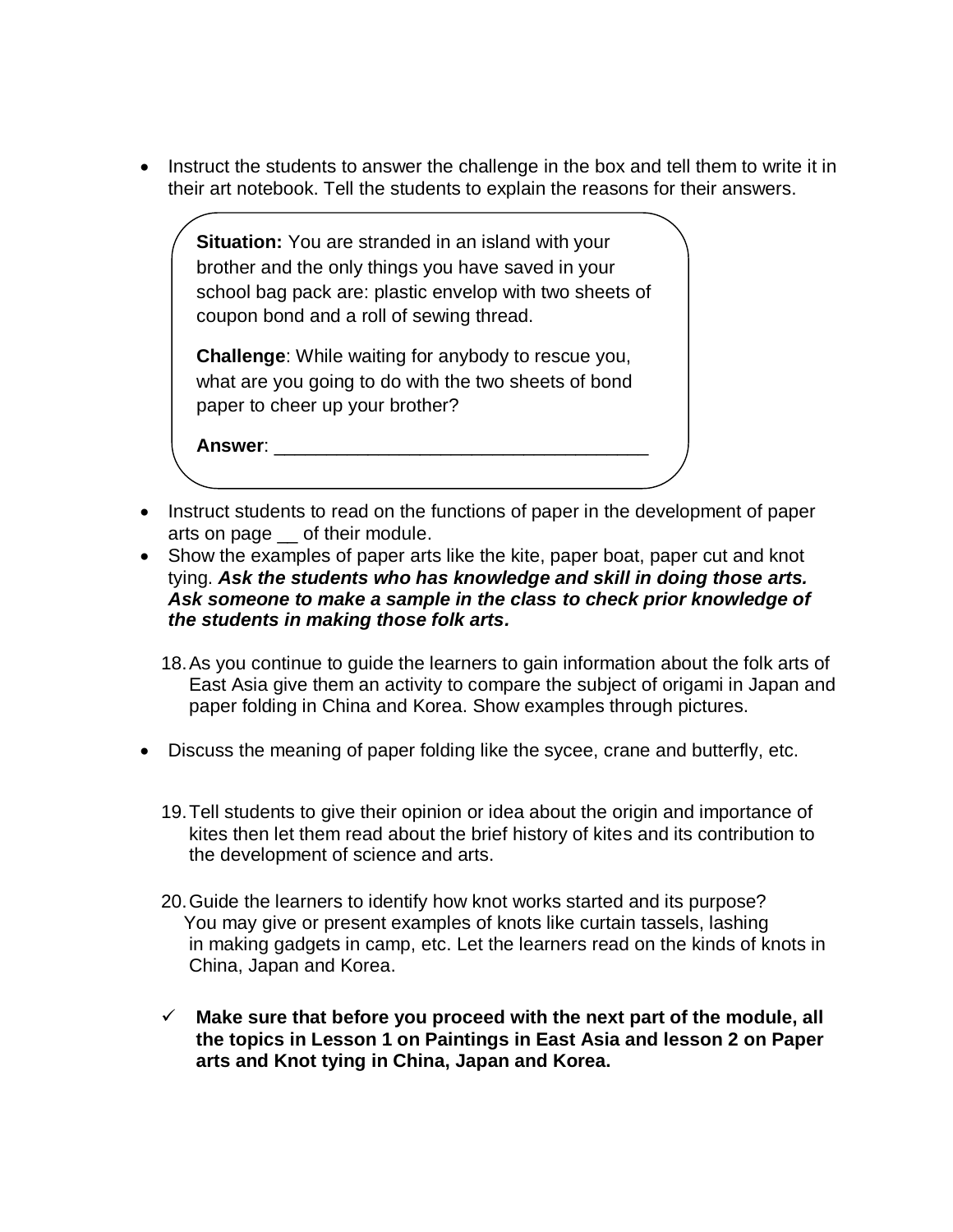# PART III LET'S PROCESS WHAT YOU KNOW

(In this part of module, the learners are provided with various learning experiences to enable them to make sense of the information, develop, reflect, rethink, validate, and revise their understandings of the lesson through activities that will require them to process/make sense of the information; asses their skills; and some questions that will enable students to construct their own meanings/understandings and express these in their own way).

**1.** Now, let the learners process the things that they have learned about East Asian painting and printing. Remind the students that there are many ways on how they create their own art work applying the characteristics of East Asian painting and printing**. Instruct the learners to do activity 1.**



Activity 1: Print Me A Message!

• Instruct the learners to write their selected verse or message in calligraphic style then affix their nickname at the right corner below their artwork with the use of Chinese brush and water color.

Sample



**Guide the students that their artwork will be evaluated based on the following criteria.**

| <b>Citeria for Individual Artwork</b>  | <b>Percentage</b> | <b>Score</b> |
|----------------------------------------|-------------------|--------------|
| <b>Visual Impact</b>                   | 5%                |              |
| (use of colors, lines and shapes, etc) |                   |              |
| <b>Clarity of Stroke</b>               | 5%                |              |
| Relevance to the selected verse        | 5%                |              |
| <b>Neatness</b>                        | 5%                |              |
| Total                                  | 20%               |              |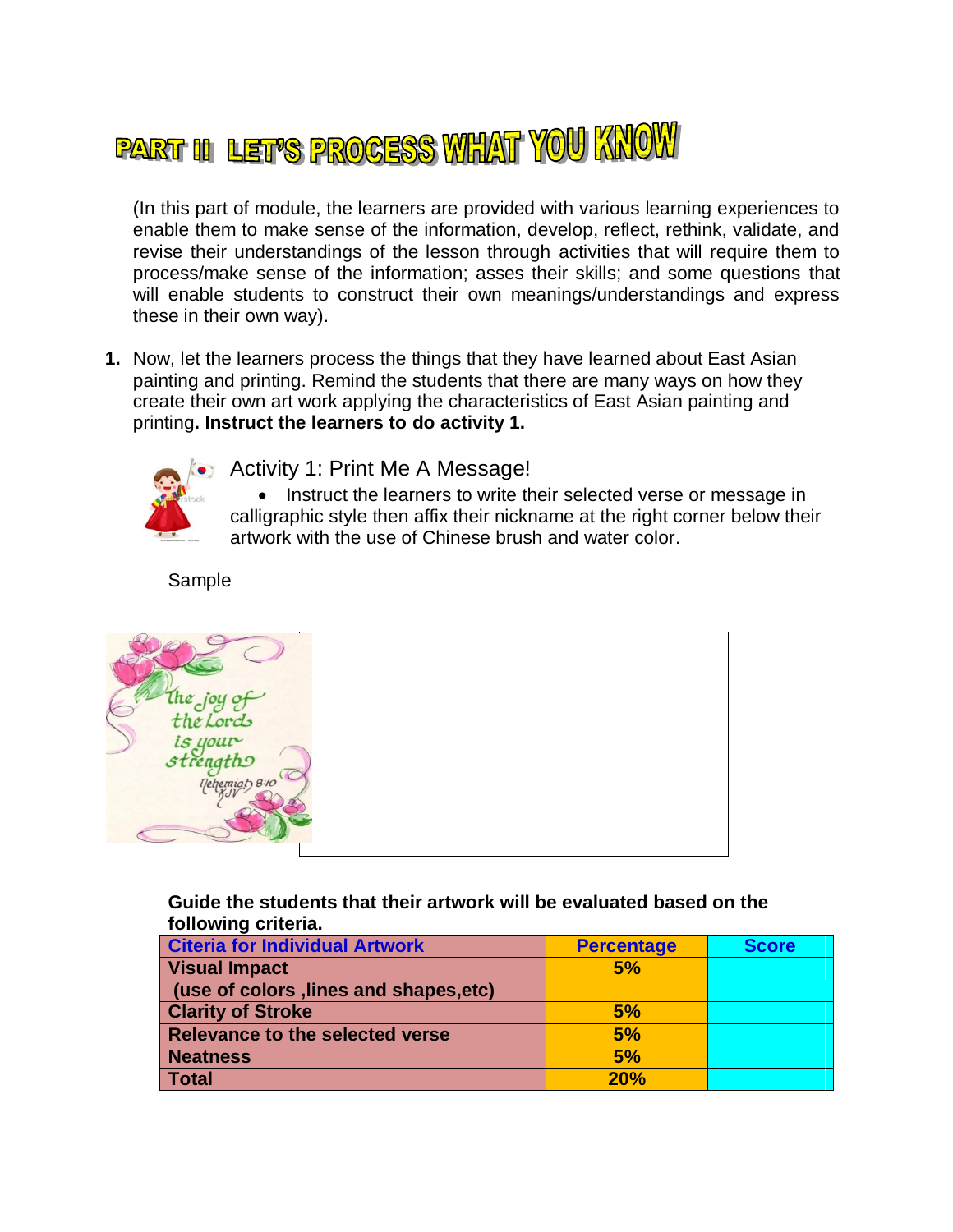| <b>Descriptive Rating</b> | <b>Score/points</b> | Equivalent    |
|---------------------------|---------------------|---------------|
| <b>Excellent</b>          | $19 - 20$           | 94%-95%       |
| <b>Very Good</b>          | $17 - 18$           | $91\% - 93\%$ |
| Good                      | $14 - 16$           | 88%-90%       |
| Fair                      | $11 - 13$           | 83%-87%       |
| Poor                      | $9 - 10$            | 79%-82%       |
| <b>Needs Improvement</b>  | $5 - 8$             | 75%-78%       |



**Activity 2: Paint Me a Picture!**

Instruct the students to choose 1 art medium for their painting task. Tell them to follow the steps written in their module page \_\_\_ to \_\_\_.

- **Charcoal**
- **Black/Brown Coffee (Instant)**
- **Gumamela Flower extract )**
- **Azuete**
- **Any colorful leaves, veggies & fruits**
- **Bricks (different color) or pot "paso"**
- Remind the students to use the usual themes of East Asian painting like nature landscape, flowers, fishes, plants, flowers and can use indigenous materials available in the locality.

#### **Activity 3: Print me a card!**

#### **Tell the learners to follow the instruction in woodblock printing in their Module on page \_\_.**

Present this rubrics to the students as their guide in their artwork activities.

| <b>Criteria for the Individual Artworks</b> | <b>Percentage</b> | <b>Score</b> |
|---------------------------------------------|-------------------|--------------|
| <b>Quality of craftsmanship</b>             | 5%                |              |
| <b>Relevance of the Artwork</b>             | 5%                |              |
| <b>Personal Expression and Creativity</b>   | 5%                |              |
| <b>Work with Required Time Frame</b>        | 5%                |              |
| <b>Neatness</b>                             | 5%                |              |
| Total                                       | 25%               |              |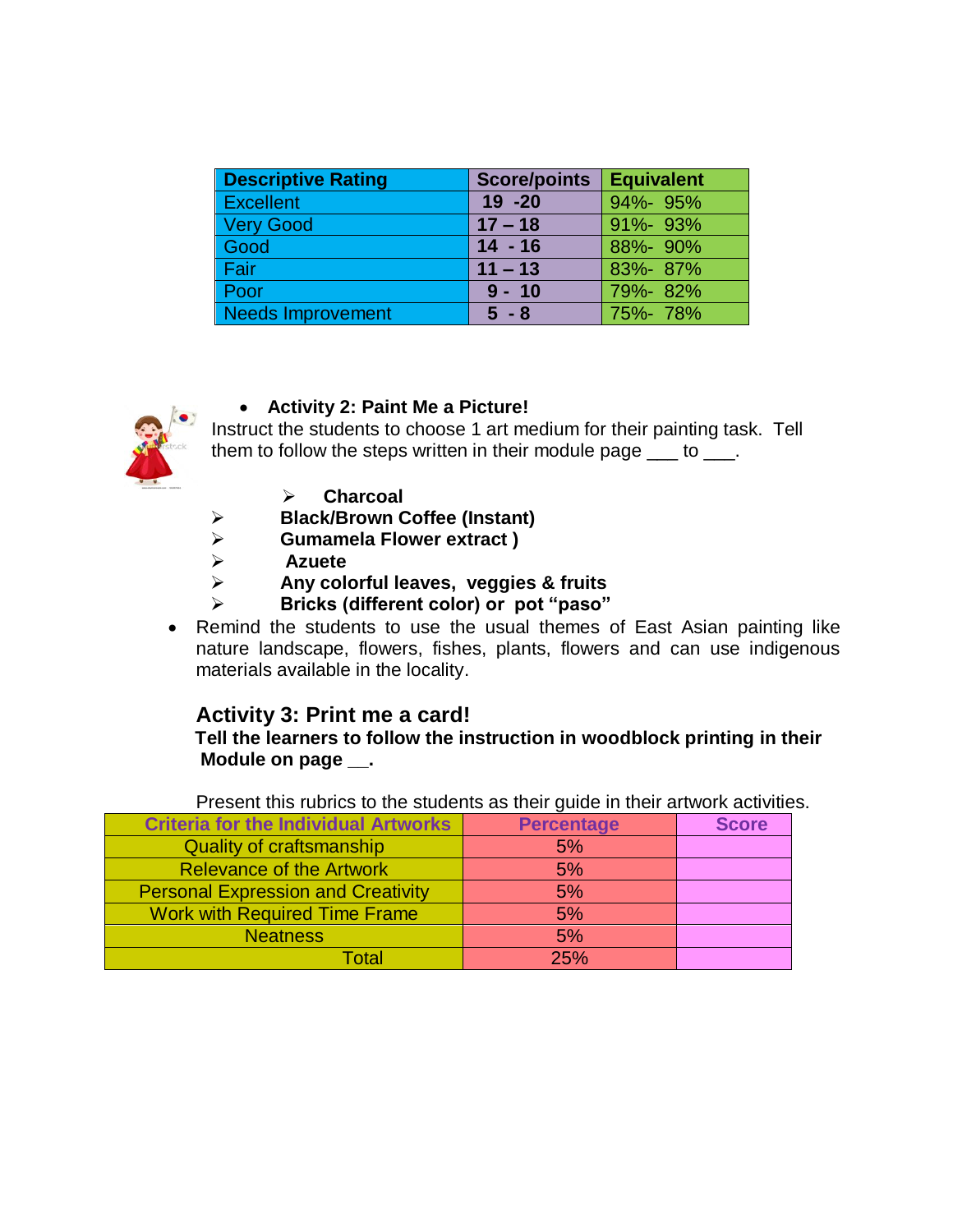| <b>Descriptive Rating</b> | <b>Score/points</b> | <b>Equivalent</b> |
|---------------------------|---------------------|-------------------|
| <b>Excellent</b>          | 24-25               | $94\% - 95\%$     |
| <b>Very Good</b>          | $21 - 23$           | $91\% - 93\%$     |
| Good                      | $18 - 20$           | 88%-90%           |
| Fair                      | $13 - 17$           | 83%-87%           |
| Poor                      | $10 - 12$           | 79%-82%           |
| <b>Needs Improvement</b>  | $5 - 9$             | 75%-78%           |



### *Activity 4: Paint Me a Pot/Jar*

Tell students to follow instructions of activity 4 in their module page  $\_\_$ 

### **Activity 5: Follow that thing!**

For your introduction on face painting and mask activity tell them that "East Asian countries do not only paint on silk or on wood. Another way of expressing their painting is through face painting for Peking Opera and Kabuki or mask painting in Korea."

Instruct them to watch the video clips showing the different ways on how to do the face painting or mask painting. After watching, tell them to follow by applying the colors on face or mask.

Video 2: Face painting, a Beijing Opera Mask

<http://www.youtube.com/watch?v=VVJ3Z3irv18>

Video 1: Making of Kabuki Face Paint

<http://www.youtube.com/watch?v=Wjn6hrJOcuY>

Video 3: How to make Korean Mask

<http://www.youtube.com/watch?v=EYDmBSzbeR8>





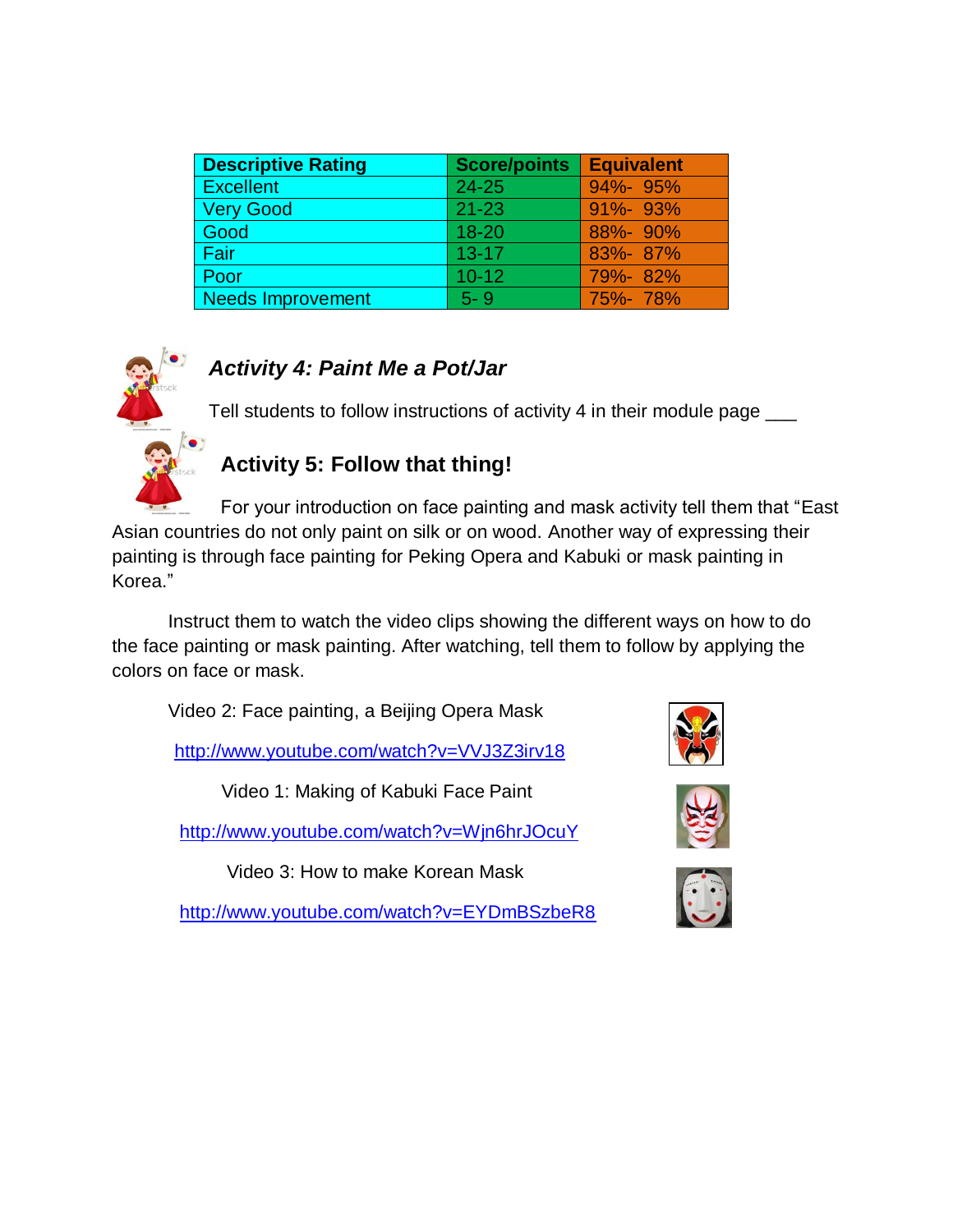- **2. To process their learning in Paper arts like paper cutting, paper folding and kite making, instruct the learners to do the following activities:**
	- **Activity 1:The art of Paper Cutting**

Instruction: Tell them to make an art work out of colored or recycled paper and make their own design of paper cutting based from the subjects of Chinese painting or the 12 symbols of the Chinese Zodiac and the Japanese paper folding.

- **Activity 2: Paper Folding Sycee Activity** Tell them to follow instruction in their module on page
- **Activity 3: Japanese Origami (Water Bomb and Butterfly)** Tell them to follow instruction in their module on page  $\equiv$

After the activities in Part II, instruct the learners to evaluate their artwork using the rubrics below.

| <b>Citeria for Individual Artwork</b>  | <b>Percentage</b> | <b>Score</b> |
|----------------------------------------|-------------------|--------------|
| <b>Visual Impact</b>                   | 5%                |              |
| (use of colors, lines and shapes, etc) |                   |              |
| <b>Clarity of Stroke</b>               | 5%                |              |
| <b>Relevance to the selected verse</b> | 5%                |              |
| <b>Neatness</b>                        | 5%                |              |
| <b>Total</b>                           | 20%               |              |

| <b>Descriptive Rating</b> | <b>Score/points</b> | <b>Equivalent</b> |
|---------------------------|---------------------|-------------------|
| Excellent                 | $19 - 20$           | 94%-95%           |
| <b>Very Good</b>          | $17 - 18$           | $91\% - 93\%$     |
| Good                      | $14 - 16$           | 88%-90%           |
| Fair                      | $11 - 13$           | 83%-87%           |
| Poor                      | $9 - 10$            | 79%-82%           |
| Needs Improvement         | $5 - 8$             | 75%-78%           |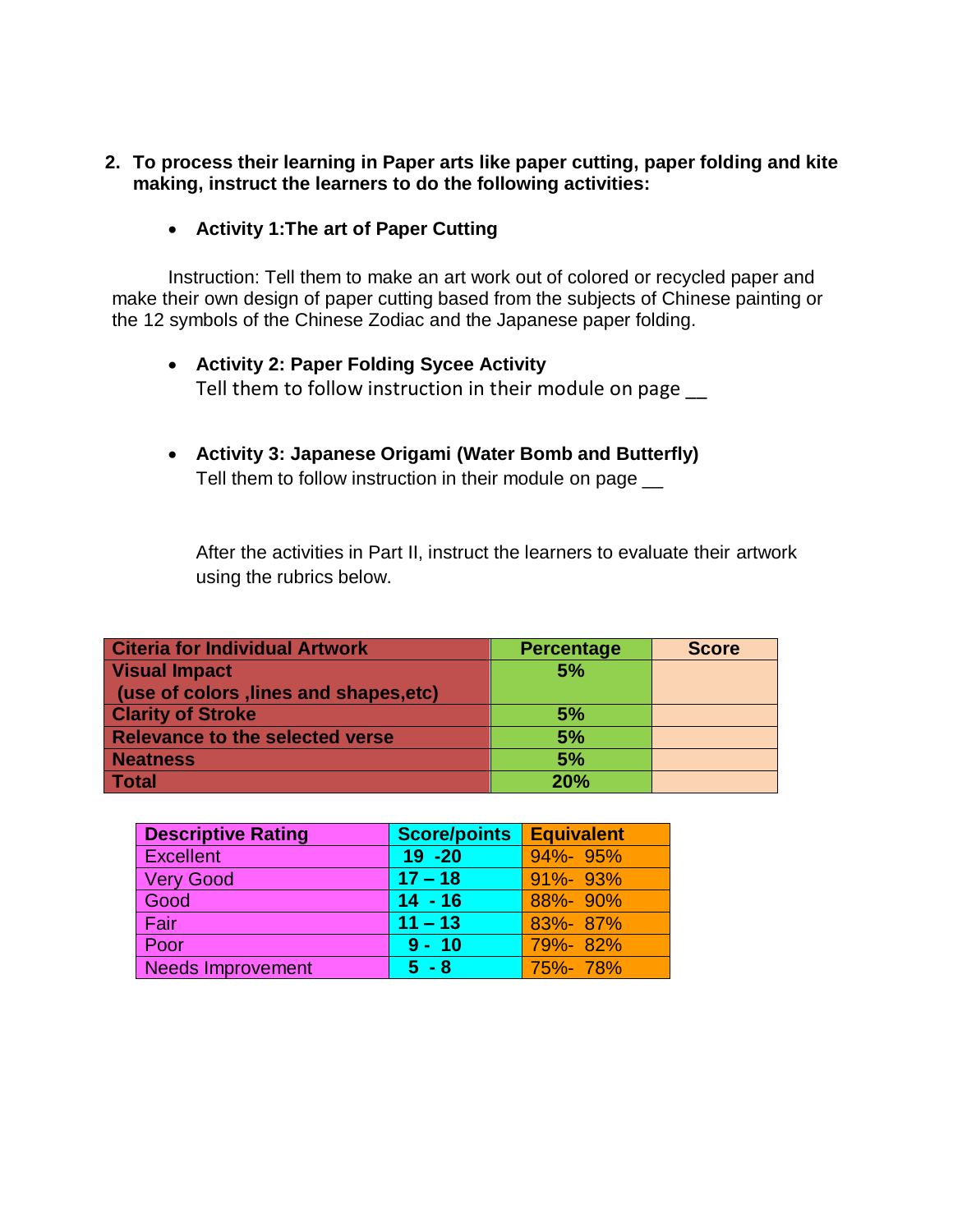

## **PART III. Reflect and Understand**

(In this part, the learners are provided with other learning resources and experiences for them to enrich/ broaden their understandings of the lesson through additional activities (e.g. conducting research, lecture forum, symposium or inviting resource person to discuss critical topics, etc.) and reading resources to enrich/broaden their understanding).

To expand or intensify the learning of the students, let them undergo the following activities:



## **Activity 1: PAINTING ANALYSIS**

Tell the students to use the pictures in activity 1 on Part III their module on page to compare the paintings from Japan, China and Korea. Identify the similarities in terms of the subjects and elements of arts (color, space, texture, line) used by each country by writing their observations in their art notebook.



#### **Activity2: My Diary**

Guide the learners to follow the instruction of activity 1 on writing My Diary on page of their module.



#### **Activity 3: Group Research**

Tell them to follow instruction on page \_\_\_ of their module.

Before you proceed to the trasfer part, tell your students to answer the summative assessment below:

\_\_\_\_\_\_\_\_\_\_\_\_\_\_\_\_\_\_\_\_\_\_\_\_\_\_\_\_\_\_\_\_\_\_\_\_\_\_\_\_\_\_\_\_\_\_\_\_\_\_\_\_\_\_\_\_\_\_\_\_\_\_\_\_\_

(To follow)